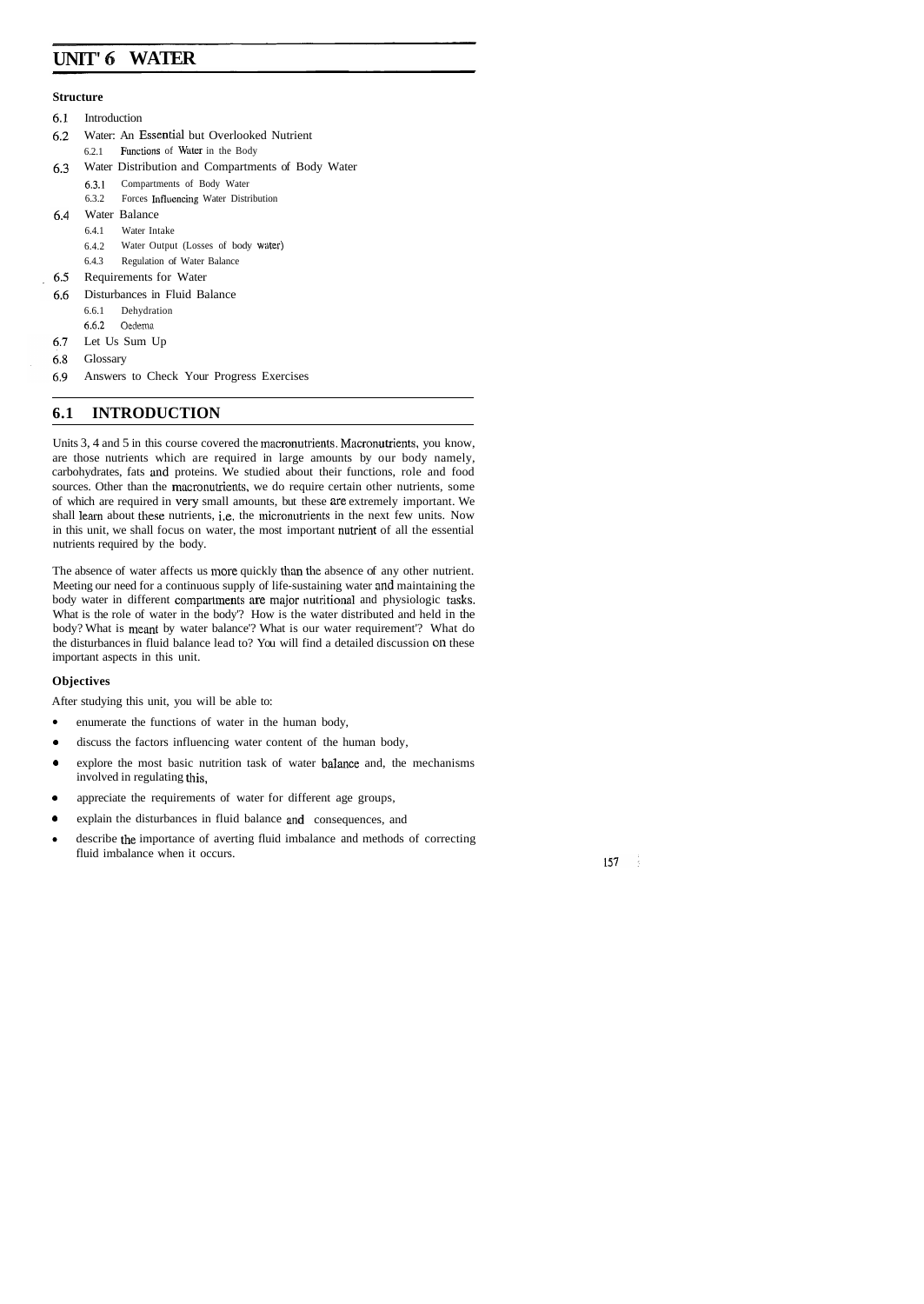## **6.2 WATER: AN ESSENTIAL BUT OVERLOOKED NUTRIENT**

You may already know that the total body water (TBW) constitutes 50-60% of the body weight. A 70 kg 'standard male' contains 42 litre water - 60% of his body weight while an adult female contains 55% of body weight as water. Why is there a difference in TBW content between males and females? This decrease is due to a higher fat content found in females. The proportion of water in the body, however, varies in individuals depending on body composition. Let us see how.

For example, you will find that muscular people have a higher proportion of water than the less muscular or obese people. Can you say why? Well, simply because the striated muscle contains more water than any other body tissue (except blood). While water content of the muscles is  $65-75\%$ , it amounts to less than 25% of the weight of fat. Consequently, the differences in body water between individuals are largely due to the variations in body composition i.e. differences in lean tissues vs. fat. Similarly, males have a higher proportion of water in their bodies than do females beqause they have a higher proportion of lean tissue and a lower proportion of fat. An athlete will have a greater proportion of body water than a non-athlete as he/she has developed a relatively larger proportion of lean body mass. You would notice that there is a steady fall in the proportion of water as we age, which is due to an increased deposition of fat in the body, as wcl! as, loss of muscle mass with age. Table 6.1 presents the percentage of total body water at different stages of lifecycle.

| <b>Subjects</b>      | Total Body Water (%) |
|----------------------|----------------------|
|                      |                      |
| Infants and children |                      |
| At Birth             | 75                   |
| At 1 year            | 58                   |
| $6 - 7$ years        | 62                   |
| <b>Males</b>         |                      |
| 16 - 30 years        | 58.9                 |
| $31 - 60$ years      | 54.7                 |
| $61 - 90$ years      | 51.8                 |
| <b>Females</b>       |                      |
| $16 - 30$ years      | 50.9                 |
| 31 - 90 years        | 45.2                 |

**Table 6.1:** Percentage **of** TBW **in** infants, **children and adult**  -

*Source:* Guthrie H **A,** and Picciano M E (1995).

So what makes water the most essential of all the essential nutrients? The discussion below highlights the role of water in the body.

### ' **6.2.1 Functions of Water in the Body**

Because of its unique chemical and physical characteristics, water plays several key roles in our life processes. These functions are described herewith:

*Water as a* **medium** *and solvent:* Water is the medium of all cell fluids, including digestive juices, lymph, blood, urine, and perspiration. All the physiochemical reactions that occur in the cells of the body take place in the precisely regulated environment of the body fluids. Water enters into many essential reactions, such as hydrolysis, that occurs in digestion. Water is an end-product in the oxidation of energy-yielding nutrients.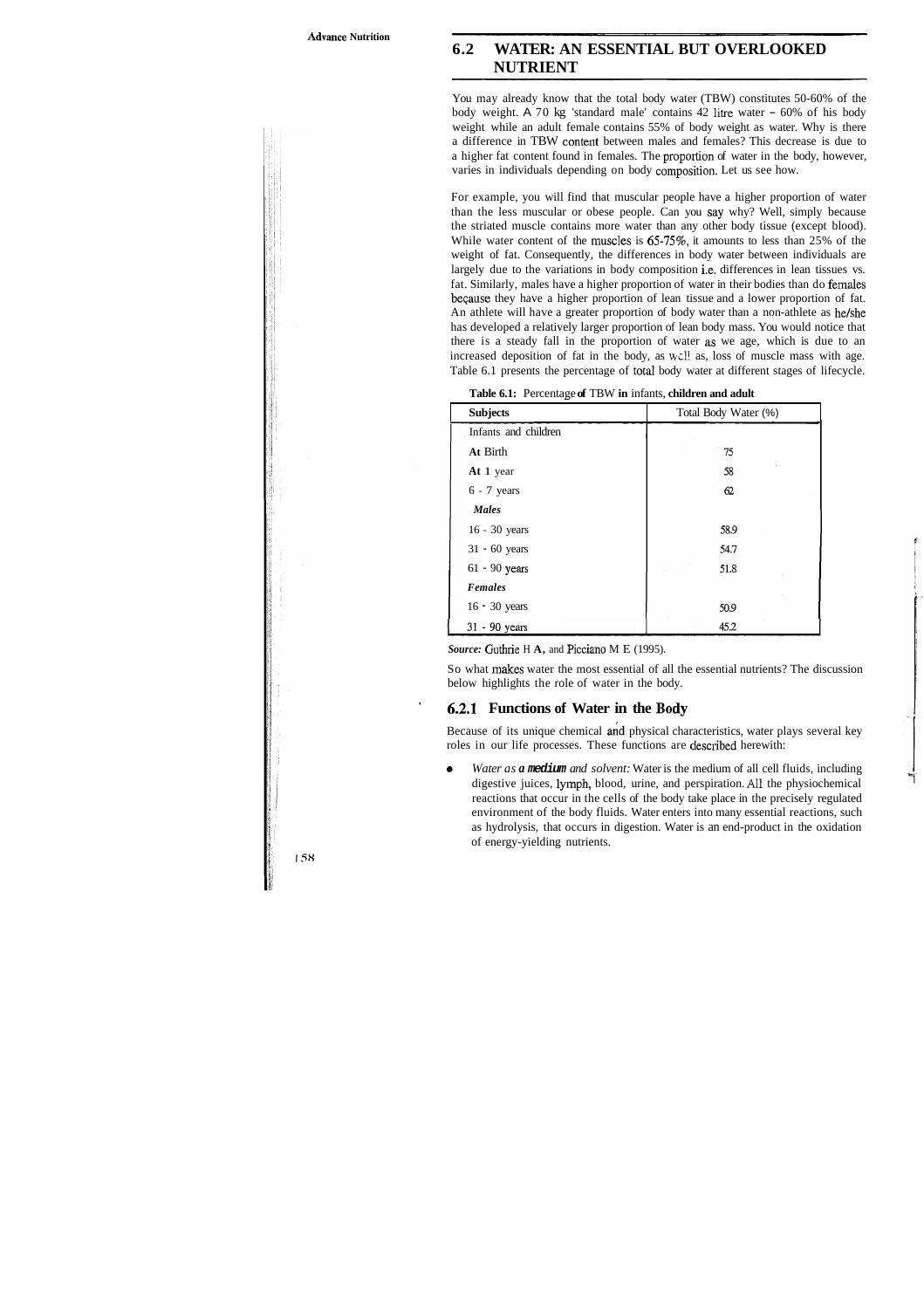Water is a solvent for the products of digestion, holding them in solution and permitting them to pass through the absorbing walls of the intestinal tract into the blood stream. Due to its ability to dissolve the nutrients and cellular waste products, it carries nutrients to the cells and removes the waste products to the lungs, kidneys, gut and skin.

- *Water as a lubricant:* All fluids have lubricating **properties** as they can make it easier for the solid materials to slip over one another. Water-based fluids act as lubricants in various parts of the body, most notably within joints where synovial fluid makes movements easier and minimizes wear and tear in cartilage and bone. The lubricant action of saliva and mucus in the mouth and the oesophagus is not so obvious.
- Water as a temperature regulator: Water plays an important role in the distribution of heat throughout the body and the regulation of body temperature. Heat is generated in the body due to hard work, exposure to heat, fever or merely by the metabolism of energy-yielding nutrients. The most effective route of heat loss from the body is via the evaporation of water as perspiration from the surface of the skin. When perspiration cvaporates, the heat is largely drawn from the body. Under normal circumstances, the body is continuously cooled by the evaporation of perspiration from the surface of the skin, known as *insensible perspiration.*
- *Water as a source of dietary minerals:* Allhough water is coinposed of only oxygen and hydrogen, the water we drink or use in food preparation can contain significant amounts of minerals, such as calcium, magnesium, zinc, copper and fluoride; the amount will vary based on the source of water and any treatment the water has been put through. While hard water will contain magnesium and calcium, the soft water inay contain sodium.

Being an effective solvent, water may carry significant amounts of toxic compounds of lead or cadmium, pesticides and also industrial waste products. Regular monitoring of water supply to check for such contamination is essential to safeguard the public health.

The discussion above highlights the significance of water. Within the body, the water is held in the compartments. What are these compartments? What are the forces that control the water distribution in the body? Read the next section to understand these concepts.

## **6.3 WATER DISTRIBUTION AND COMPARTMENTS OF BODY WATER**

Each one of us has a ve itable 'sea within', held in place by inultiple membranes and our protective envelope of skin. Within this envelope, water diffuses freely to all parts and is controlled by its own chemical potential. There are various compartments of fluid in our body, separated by membranes. The quantity of water contained in every compartment is beautifully balanced by the forces that maintain equilibrium among the parts. There are electrolytes and other solutes in the water, the concenlration and distribution of which determine internal shifts and balances in the body water. All these aspects, including the water distribution in the body are described in **this** section. We begin by getting to know the body water compartments.

### **6.3.1 Compartments of Body Water**

Within the body, water is found in two major compartments. These are: .

- The intracellular compartment (inside the cell)
- The extracellular compartment (outside the cell).  $\bullet$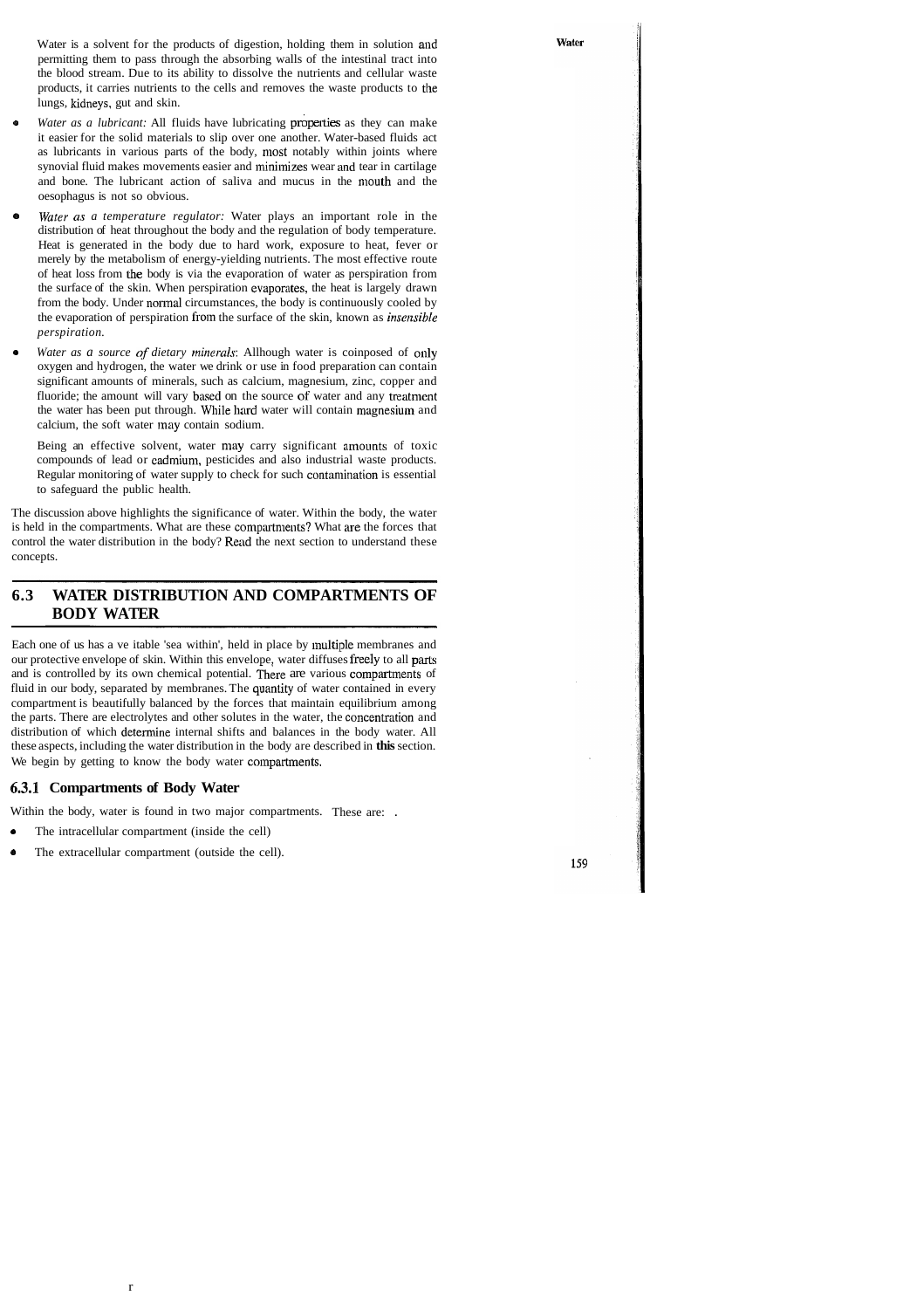**Advance Nutrition** The water containing varied concentrations of biochemicals in these compatments is, therefore, referred to as *intracellular fluid (ICF)* and *extracellular fluid (ECF)*. Intracellular fluid compartment constitutes two-thirds of the total body water, as illustrated in Figure 6.1.





Figure 6.2 diagramatically represents the two fluid compartments of the body.





The chemical composition of these fluid compartments varies from place to place in the body, depending on the type of cells the fluid within and around it. The intracellular and extracellular fluid compartments are separated by the semi-permeable inembranes of the body's cells. These membranes allow water to pass through them but form a selective barrier to other chemicals, allowing them to diffuse or to be carried readily and restricting the passage of many others. Let us learn about ICF and ECF in more details.

*A) The intracellular fluid* or the water within the cells makes up about 40-45% of the total body weight. Because the body cells are the sites of vast metabolic activity, it is of no surprise that the total water inside the body cells is about twice the amount outside the cells. These are high in potassium and magnesium and low in sodium and chloride ions.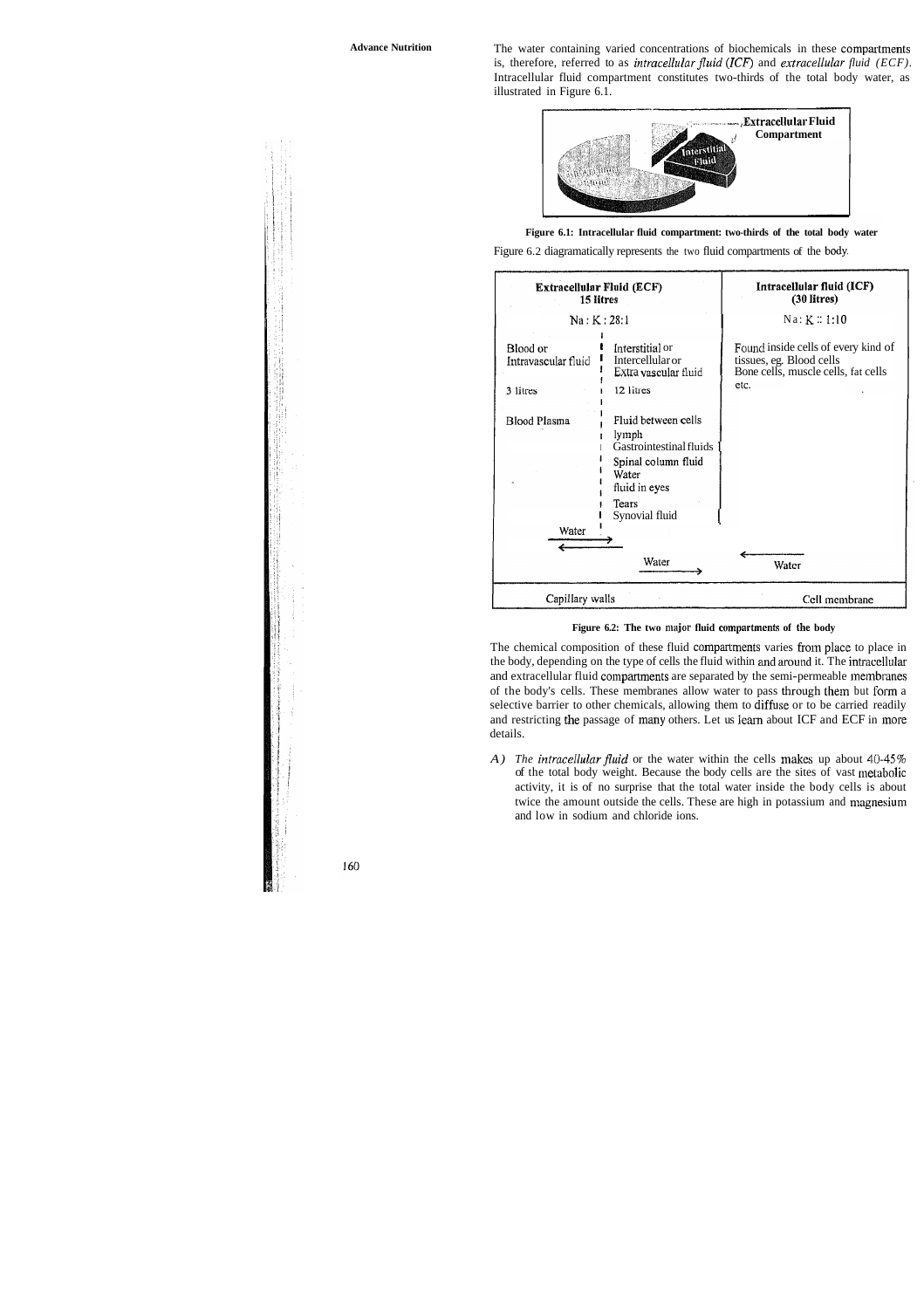- B) The *extracellular fluid* compartment is further subdivided into several smaller compartments as you may have noticed in Figure 6.2. These include:
	- Plasma
	- The intravascular fluid compartment, and
	- The intercellular [interstitial or extravascular fluid (ISF)] compartment.
	- The transcellular fluid compartment

Let us get to know a little more about these compartments.

*Plasma* is the only major fluid compartment that exists as real collection of fluid all in one location. It differs from ISF in its much higher protein content. Blood contains suspended red and white cells so plasma has been callecl the *interstitial fluid of the blood.* The fluid compartment called the blood volume is interesting in that it is a composite compartment containing ECF and ICE

The extracellular fluid compartment is sub-divided into the *intravascular fluid compartment* (fluid within the blood vessel) and *intercellular/interstitial/ extmvascular jluid compur'tment* (fluid between the body cells but outside of the blood vessel).

The *intravascular fluid* comprises of all the fluid within the blood vessels of the "vascular" system - namely, the arteries, veins and capillaries. The *intercellular compartment,* on the other hand, contains the fluid around and between the cells of the body, which carries nutrients to the cells and collects waste products for eventual excretion.

The intravascular fluid is separated from the intercellular fluid by the walls of the blood vessels, which also form a semipermeable barrier that allows the water to pass through it but exerts a strict selective control over the passage of other chemicals.

The *transcellular fluid* is *a* small compartment that represents all those body fluids which are formed from the transport activities of cell. These do not readily exchange water with the bulk of the extracellular compartment and includes cerebrospinal fluid and secretions of the gastrointestinal tract.

The fluids in the eyeball (vitreous humor), around joints (synovial fluid), and within the digestive tract, as well as, a few specialized fluids are outside the cclls and thus are exrtracellular, but do not readily exchange water with the bulk of the extracellular compartment. These fluids are called *transcellular fluid compartment*.

So we have looked at the various water compartments of our body. How is water distribution controlled in these compartments'? The next sub-section focuses on this aspect.

#### <sup>I</sup>**6.3.2 Forces Influencing Water Distribution**

Two major types of solute particles control body water distribution by their varying concentrations in body fluids and the forces these concentrations create. These solute particles are of two kinds - *electrolytes,* that include the positively charged *sodium*  and *potassium inns* and the *negatively charged chloride ions*, commonly known as *electrolytes* and the *plasma protein*. The concentration of sodium inside the cells : is about 5 **mEq/L** (miliequivalents) compared with 140 mEqL outside while for chloride ions, concentration is  $96-106$  mEq/L. The normal range for potassium is 3.7 to 5.2 mEg/L. The specific electrolytes and the plasma proteins are, therefore, the main players in the balancing act in our "sea within".

The movement of water is controlled mainly by osmotic pressure generated by the inorganic ions in solution in the body. Osmotic pressure is directly proportional to the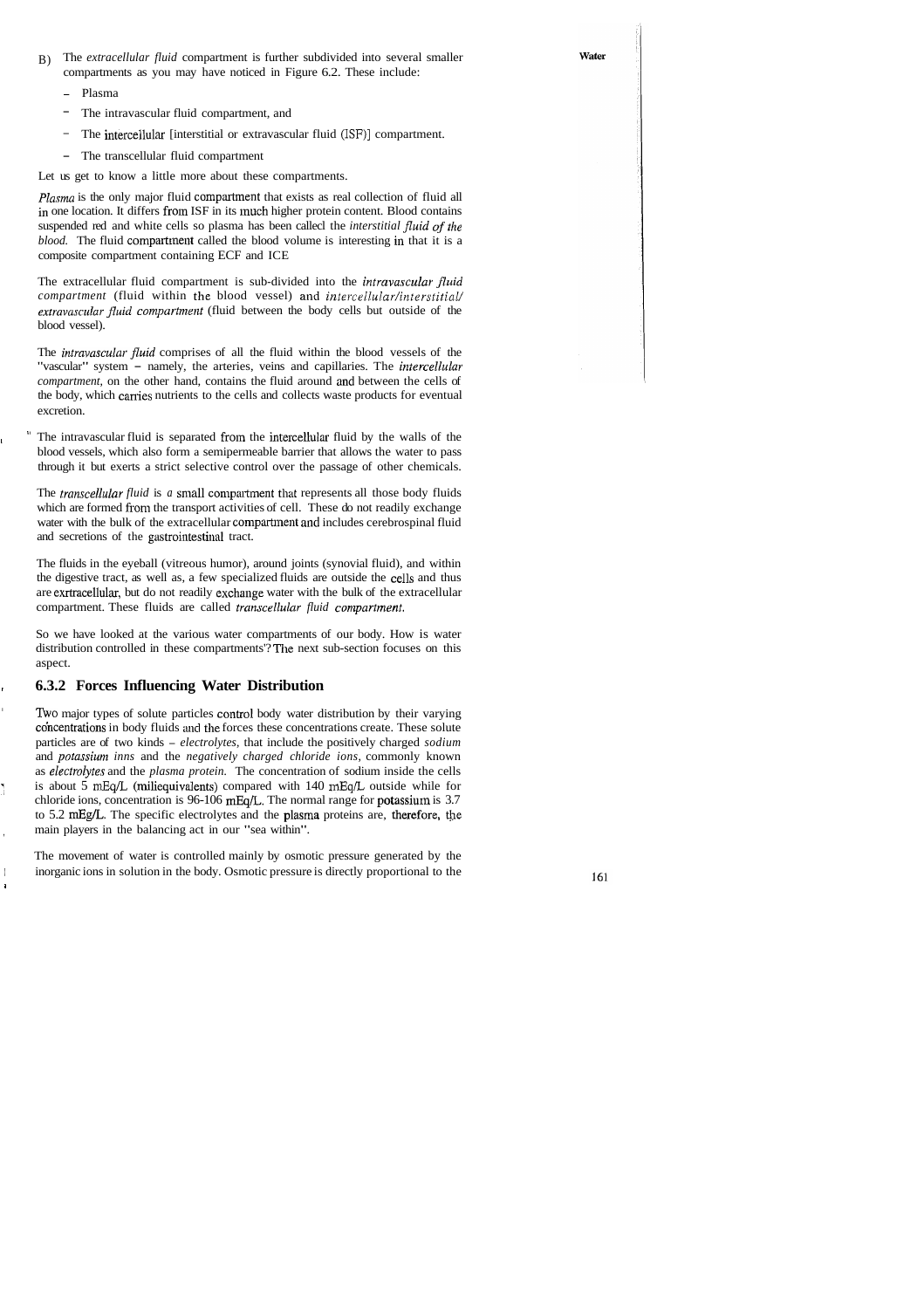**Advance Nutrition** number of particles in solution and usually refers *to the pressure exereted by water or solvents flowing into a solution at the cell membrane.* The osmotic pressure of the intracellular fluid, is the function of its content of potassium, the predominant cation in the intracellular fluid, as illustrated in Figure 6.3. By contrast, the osmotic pressure of extracellular fluid may be considered relative to its content of sodium, the major cation present in extracellular fluid. Although variations in the distribution of sodium and potassium ions are the principal causes of water shifts between the various compartments, chloride and phosphate ions also influence the water balance.





The plasma proteins, which are non-diffusible because of their large molecular weight, also play an important role in maintaining osmotic equilibrium. Oncotic pressure, or what is also known as *Colloidal Osmolic Pressure (COP),* is *the pressure at the capillary membrane cuused by dissolved proteins in the plasma.* Oncotic pressure helps to retain water within the blood vessels, thus maintaining the integrity of the blood volume in the vascular compartment.

With the understanding of water distribution and the forces which come in play, let us next study the concept of water balance. But before that, let us review what we have learnt so far.

|    | <b>Check Your Progress Exercise 1</b>                                                                      |  |
|----|------------------------------------------------------------------------------------------------------------|--|
|    | 1) What proportion of TBW constitutes in our body weight? What are the factor(s)<br>influencing it?        |  |
|    |                                                                                                            |  |
|    |                                                                                                            |  |
|    |                                                                                                            |  |
| 2) | Enlist the functions of water in the body. Also discuss how water helps in<br>regulating body temperature. |  |
|    |                                                                                                            |  |
|    |                                                                                                            |  |
|    |                                                                                                            |  |
|    |                                                                                                            |  |
|    |                                                                                                            |  |
| 3) | Define the following terms:                                                                                |  |
|    | Intracellular fluid'<br>a)                                                                                 |  |
|    |                                                                                                            |  |
|    |                                                                                                            |  |
|    |                                                                                                            |  |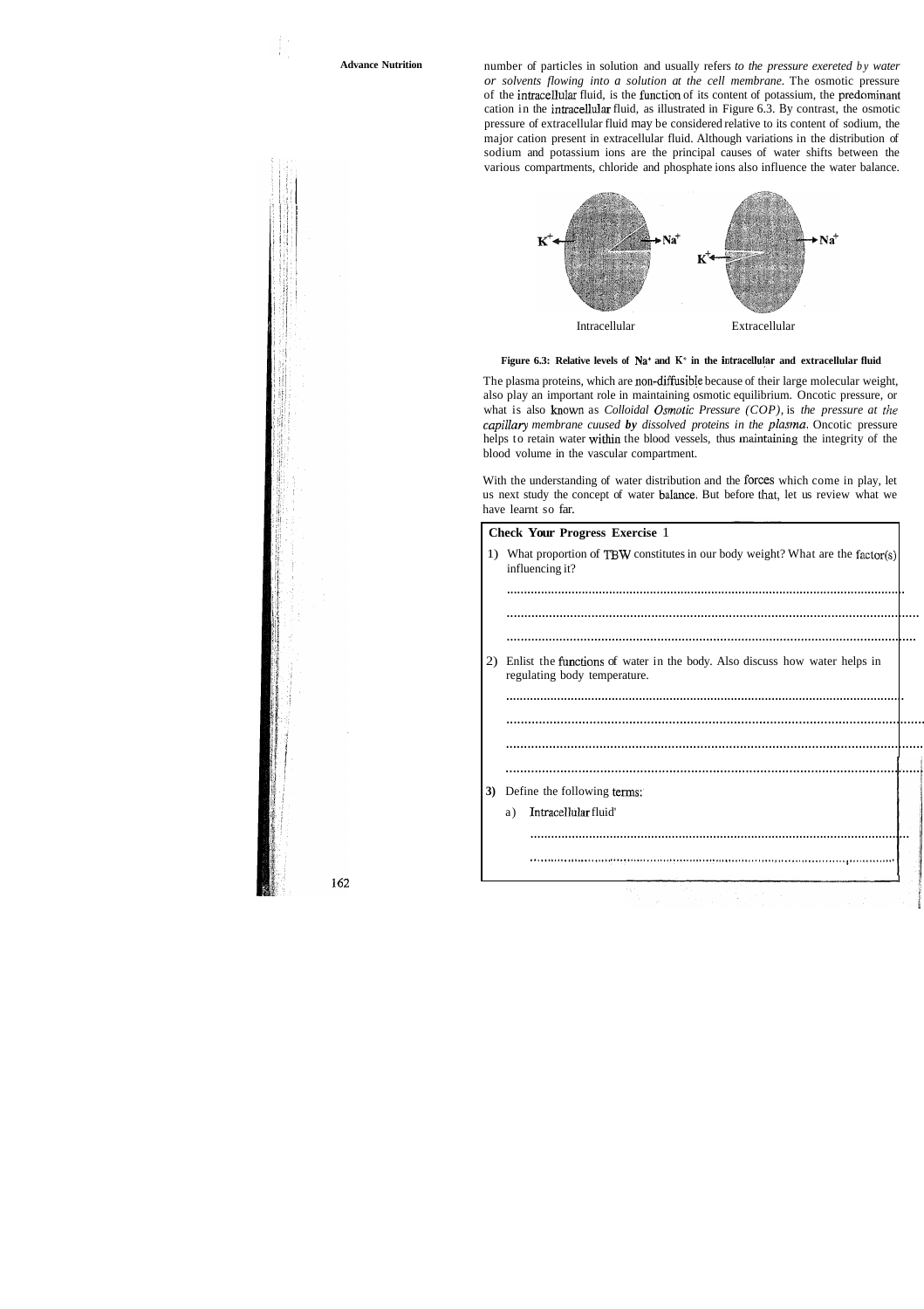| b)     | Transcellularfluid                                                                           | Water |
|--------|----------------------------------------------------------------------------------------------|-------|
|        |                                                                                              |       |
|        |                                                                                              |       |
|        |                                                                                              |       |
| C)     | <b>Osmotic Pressure</b>                                                                      |       |
|        |                                                                                              |       |
|        |                                                                                              |       |
|        |                                                                                              |       |
|        | 4) State whether the following statements are true or false. Correct the false<br>statement. |       |
|        | Water content of extracellular fluid is more than that of ICF.                               |       |
|        | TBW increases with age.                                                                      |       |
|        | Water content: of ECF is more than that of ICF.                                              |       |
|        | Intercellular fluid is a component of intracellular fluid.                                   |       |
|        | Oncotic pressure helps in maintaining the integ ity of the blood volume.                     |       |
|        | 5) Fill in the blanks:                                                                       |       |
| i)     | ICF.                                                                                         |       |
| ii)    |                                                                                              |       |
| -111 ) | is an example of transcellular fluid.                                                        |       |
| iv)    |                                                                                              |       |
| V)     | The extracellular fluid is made up of fluid and  fluid.                                      |       |

## **6.4 WATER BALANCE**

The amount of fluid in the body is tightly controlled because imbalance can be devastating. In a normal individual, the maintenance of water balance is achieved by adjusting both water intake and excretion as needed. What are the major sources of water intake and excretion? Read further to find out.

#### **6.4.1 Water Intake**

The, major sources of water are:

include both preformed water in fluids and in foods.<sup>*r*</sup> 1) The preformed water that we consume as water or as beverage. This will

The amount of *fluids that we consume as beverages*, *including water depends* on climatic conditions and habit. People living in tropics, where there are greater losses of water due to evaporation from the skin, consume more water than do those in temperate climates, and people who engage in strenuous physical activity drink more than do people leading a sedentary lifestyle. This may amount to as much as 1-2 L/ day. This may also be referred to as **preformed** water in *fluids*.

*Foods* (other than water and beverages) are the second most important sources of water for the body. Most foods contain 50% water, but **milk** has the highest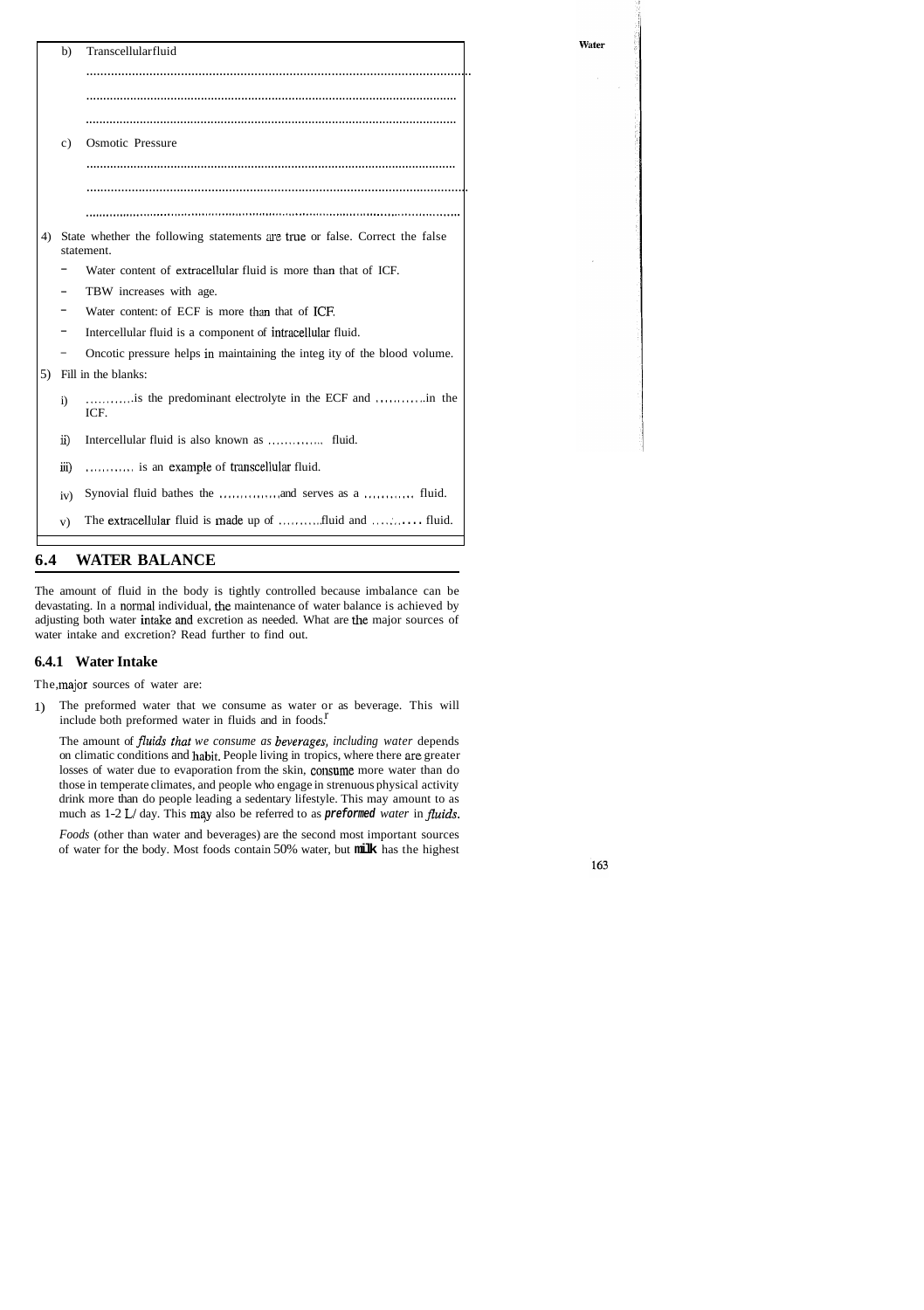**Advance Nutrition** . amount of water. Fruits and vegetables rank next to milk, while fats and oils do not contain any water, The water contained in cookies, cakes and chocolates are relatively low. This entire group contributes to 25-30% of daily water intake. This may also be referred to as *preformed water* in *foods.* 

> **2)** Water that arises from oxidation of foods within the body, which is referred to as *water of oxidation* or *metabolic water*. Water which comes from the oxidation of food is the last source of water. 1 g of starch yields 0.6 g of water; 1 g of protein 0.41g; and 1 g of fat gives 1.07 g of water. This source contributes only about 10% of the total water input. This is also known as *water of oxidation / metabolic water*. The water embedded in the network of glycogen molecules in muscle and liver is made available to the body when it is used as a source of energy. Therefore, in case of athletes using glycogen reserves as a source of energy during intense physical activity, this serves as an additional source of water.

Next, what are the routes of water loss from our body? Let us find out.

#### **6.4.2 Water Output (Losses of body water)**

Water is lost from the body by the four routes, namely kidneys (renal system), skin, lungs and intestine. Let us discuss each of these routes.

- **A)** *Renal loss:* Normal adult kidneys excrete about 1-2 liters of urine daily. The water in this total volume is made up of two portions: *obligatory* and *facultative.* 
	- i) *Obligatory water excretion:* The kidney is 'obligated' to excrete some water to rid the body of its daily load of urinary solutes; the body's excretory system is designed to maintain the necessary balance through its filtering and selective reabsorbing system in the kidneys. About 15 ml of water is required to dissolve 1 g of solute materials arising out of the metabolism. The quantity of obligatory water excretion depends on the load on the metabolic products - chiefly urea and sodium chloride. The average adult obligatory water excretion is about 900 ml.
	- ii) *Facultative water excretion*: In addition to obligatory water loss, an additional 500 ml, more or less water is excreted for maintaining water balance.
- B) Skin: The water loss from the skin is through perspiration, which could be insensible and/or visible.
	- i) *Insensible perspiration* accounts for *a* relatively constant amount of water loss that is proportional to the surface area of the body. It is so called because the evaporation takes place from the skin immediately and the water loss is not noticeable. As we have already seen, this evaporation is an important means by which body temperature is maintained. Infants have a much greater surface area relative to body weight than do adults; consequently, they are much more vulnerable to water loss from the skin and rapid changes in body temperature.
	- ii) The water losses by *visible perspiration* are highly variable; the amount could be as high as 4L in hot climate or during strenuous physical activity. Whenever a great deal of water is lost by perspiration, body water is conserved by the elimination of much more concentrated urine.
- C) *Intestine:* A small quantity of water (about 100-200 ml) is normally lost in faeces, but this can exceed 5 L in diarrhoea1 episodes.
- D) *Lungs:* The air expired from the lungs also contains water. Any condition that would increase the rate of respiration – for example, fever-increases the water Ioss by this route. An individual engaged in the vigorous activity will loose more water by this route as compared to one who is sedentary. The details of input and output in a cool environment are shown in Table 6.2.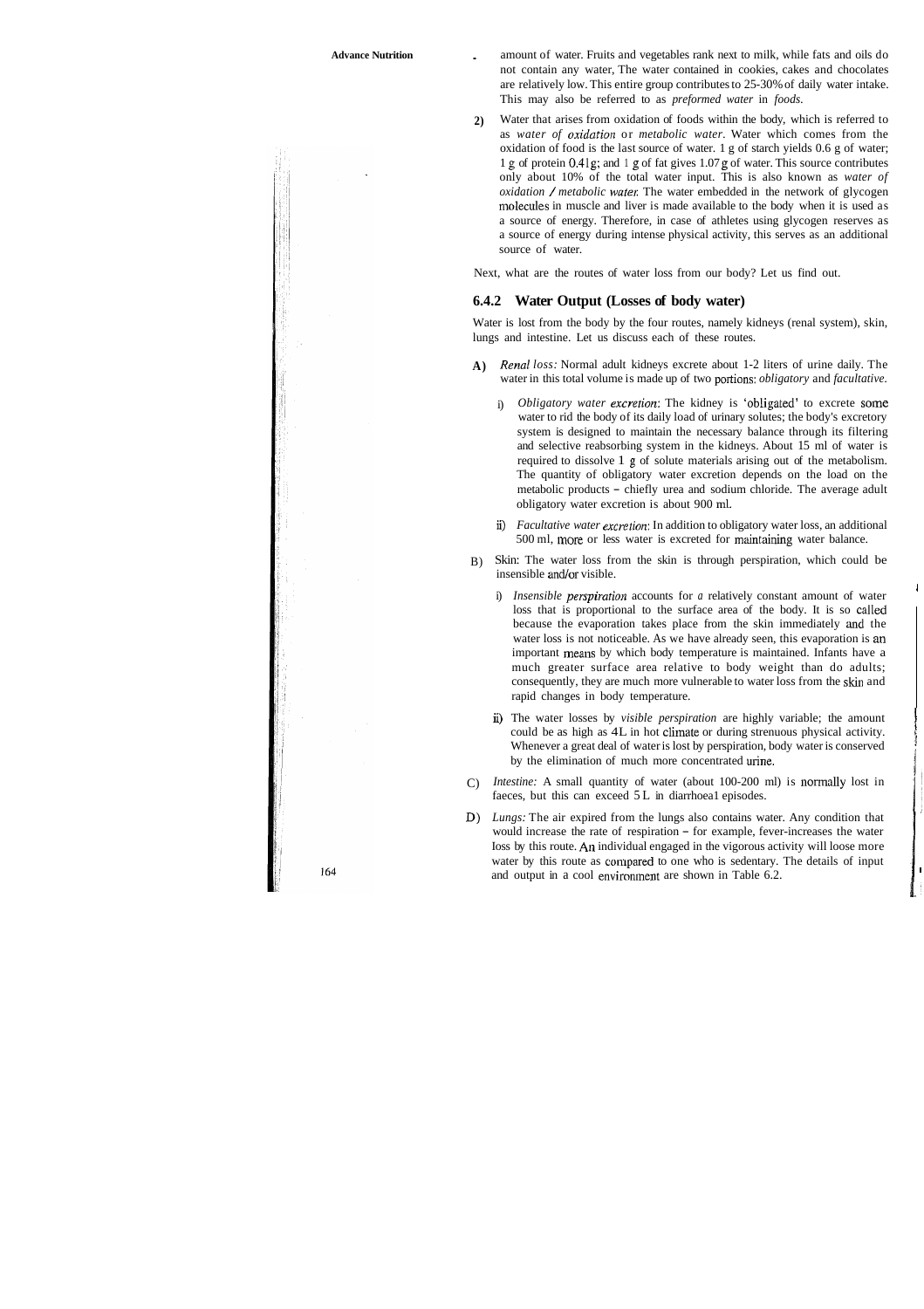**Table 6.2: Daily water balance in man** 

| <b>Source</b>     | Input(ml)     | <b>Source</b>   | Output (ml)   |
|-------------------|---------------|-----------------|---------------|
| Food              | $800 - 1000$  | Insensible loss | $800 - 1000$  |
| Oxidation of Food | $300 - 400$   | Sweat           | <b>200</b>    |
| as water          | 1000 - 2000   | Faeces          | $100 - 200$   |
|                   |               | Urine           | $1000 - 2000$ |
| <b>Total</b>      | $2100 - 3400$ |                 | $2100 - 3400$ |

Now, we have a good idea about the water intake and output. It is interesting to note that, inspite of the water output, the total body water is maintained. How is the water balance maintained in the body? Let's learn about this concept next.

## **6.4.3 Regulation of Water Balance**

The input of water, as well as, its loss can be highly variable due to individual habits and environmental factors; in spite of this, the total body water needs to be maintained constant to achieve normal osmolality for physiological functions. The *osmolality* is a measure of the osmoles of solute per kilogram of solvent. In chemistry, the *osmole*  $(Osm)$  is a unit of measurement that defines the number of moles of a chemical compound that contribute to a solution's osimotic pressure.

Although the sources of water to the body and the loss of water from the body are in balance, the fluid exchanges that take place in a  $24$  hour period are of tremendous magnitude and impressive in precision and regulation. Regulatory steps operate which control water input by thirst and urinary output by kidneys. This regulation of' water balance by digestive system, kidneys, honnonal control and thirst is discussed herewith.

- A) For the *digestive* process alone, the estimated daily volume of fluid that enters and leaves the gastrointestinal (GI) tract is estimated to be about 9 litres (consisting of saliva, gastric juice, bile, pancreatic and intestinal juice and water intake). The fluid exchange between the GI tract and the blood circulation are variable from hour to hour; yet they are so balanced that the volume of blood and the fluids within the tract are in equilibrium. The daily losses from the bowel are only around 100-200 ml. Almost all of the fluid is reabsorbed from the gut.
- B) *The kidneys* are highly efficient conservators of body water. Although the kidneys filter  $180 L$  of blood per day (125 ml / min), the urinary output is in the range of 1-2 L for 24 hours. Before the urine leaves the kidneys, variable amount of water and various solutes are reabsorbed by the renal tubules.

This ability plays a major role in maintaining blood volurne within normal limits. The eventual urine produced after reabsorption has occurred, is collected in the bladder and excreted periodically,

C) Hormonal control *of fluid* balance: When water intake is insufficient or water loss is excessive, the kidneys compensate by conserving water and excreting more concentrated urine. The renal tubules increase water reabsorption in response to the hormonal action of ADH (anti-diuretic hormone) released by the pituitaty glands under the stimulation of the hypothalamus, and this helps to restore the blood volume. Water balance is critical in maintaining the blood volume, which in turn influences blood pressure.

Cells in the kidneys respond to low blood pressure by releasing an enzyme called *renin*, which in turn causes the kidneys to reabsorb sodium through a series of events. Sodium reabsorption in turn is accompanied by water retention thus helping to restore blood volume and the blood pressure.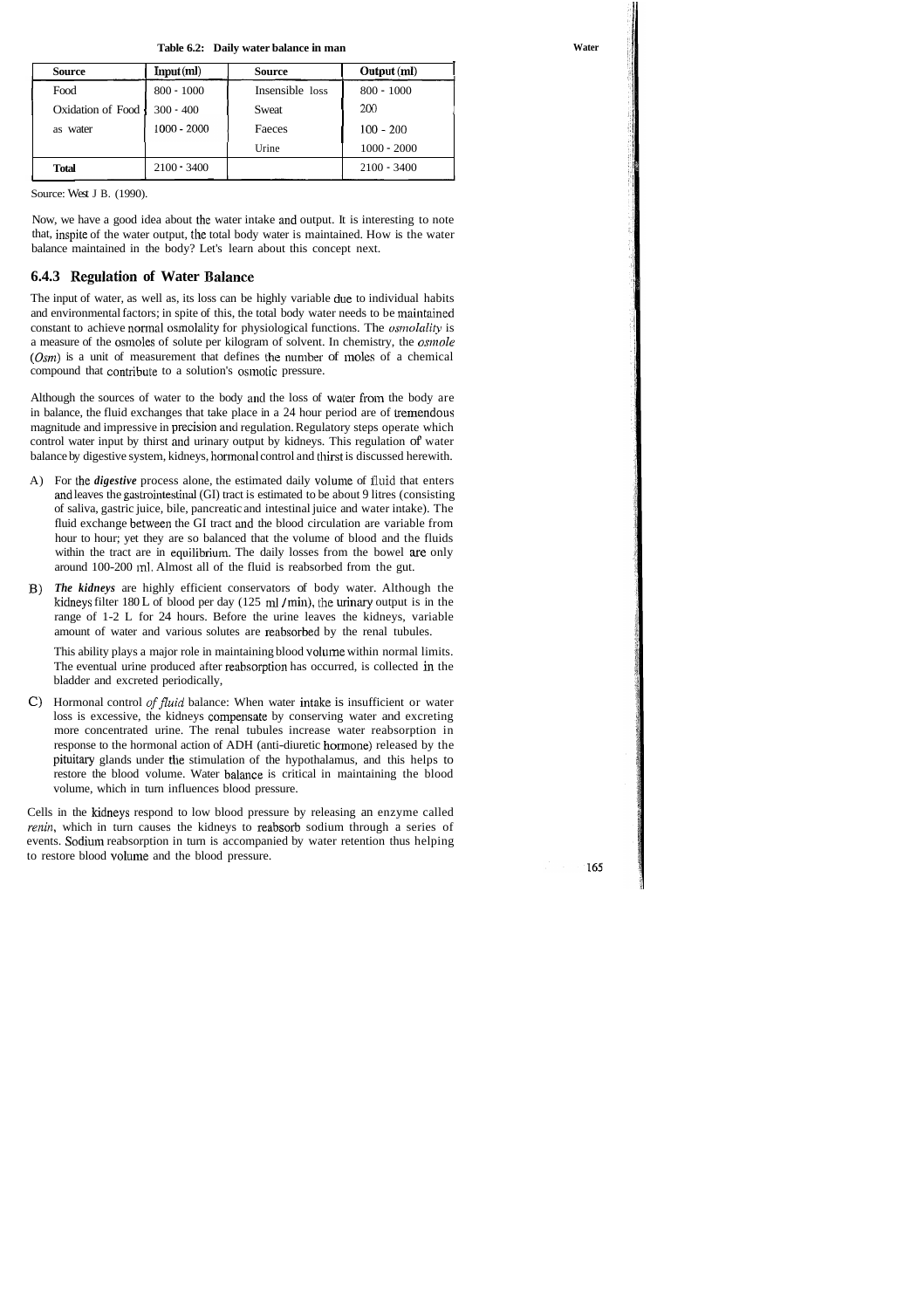Advance Nutrition **Rening activates** a protein called *angiotensinogen* in the blood to its active form, *angiotensin.* Being a powerful vasoconstrictor, angiotensin nasrows the blood vessel, thereby raising the blood pressure. Angiotensin also mediates the release of the hormone aldosterone, which causes the kidneys to retain more sodium and thus the water. Again, the effect is that when more water is needed, less is excreted.

> In summary, the following three mechanisms effectively restore homeostasis by responding to low blood volume or highly concentrated blood, as illustrated' in Figure 6.4.

- \* ADH causes water retention.
- \* Angiotensin constricts blood vessels.
- $\mathbb{R}^2$ Aldosterone causes sodium retention.

These mechanisms cannot maintain water balance by themselves. However, they work only if a person drinks enough water. Homeostasis, as you may already know, is the process whereby the internal environment of an organism tends to remain balanced and stable. Homeostasis as a mechanism is discussed in detail in the Human Physiology Course, in Unit 8. Do go through the unit carefully.

Kidneys. retain sodium and water, thus increasing blood volume.



**Figure 6.4: How the body regdates water excretion** 

Source: Whitney et.al. (1998).

D) *Thirst and saliety* influence water intake, apparently in response to changes sensed by the mouth, hypothalamus and nerves. When the blood is too concentrated (having lost water, but not the dissolved substances within it), the mouth becomes dry, and the person responds by drinking. When the hypothalamus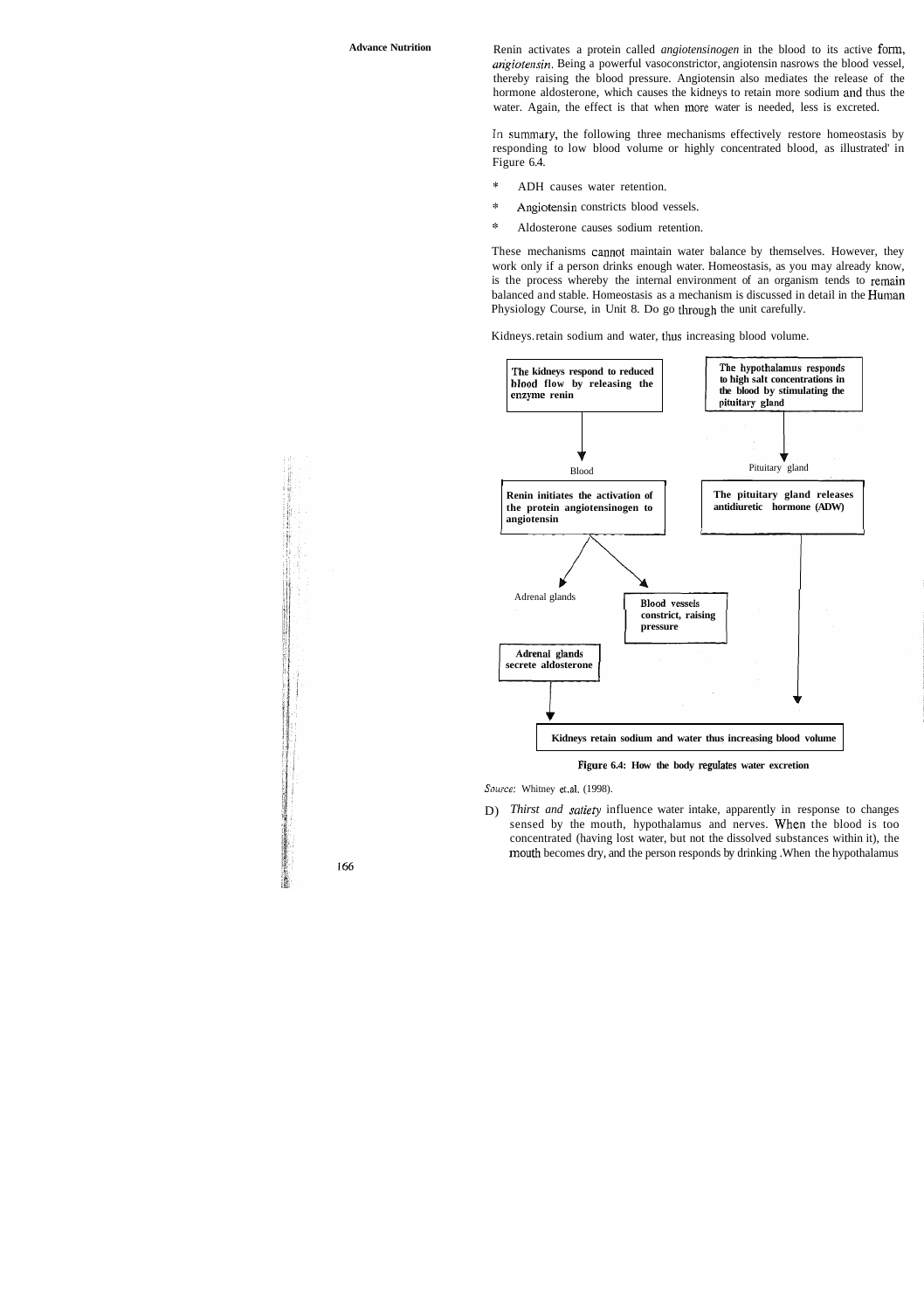detects that the blood is too concentrated, it also initiates the drinking behaviour. Besides stimulating the thirst sensation, the hypothalamus stimulates the pituitary gland to release ADH. This hormone increases the reabsorption of water.

Thirst drives a person to seek water, but it often lags behind the body's needs. A water deficiency that develops slowly can switch on the drinking behaviour in time to prevent dehydration, but a deficiency that develops quickly may not. Also, thirst itself may not always remedy a water deficiency; a person must notice the thirst signal, pay attention, and take time to get a drink. The long distance runner, the gardener in hot weather, the child busy playing, and the elderly person whose thirst sensation may be blunted can experience serious dehydration if they fail to drink promptly in response to their need for water. So then how much water does the body need? Let us find out. But after the check your progress exercise.

 $\overline{\Gamma}$ 

|    | <b>Check Your Progress Exercise 2</b>                                                    |  |
|----|------------------------------------------------------------------------------------------|--|
| 1) | Why is it essential to maintain water balance in the body? How is it done?               |  |
|    |                                                                                          |  |
|    |                                                                                          |  |
|    |                                                                                          |  |
|    |                                                                                          |  |
|    |                                                                                          |  |
| 2) | Enlist the major sources of water.                                                       |  |
|    |                                                                                          |  |
|    |                                                                                          |  |
|    |                                                                                          |  |
|    |                                                                                          |  |
|    |                                                                                          |  |
| 3) | What are the routes by which our body looses water? Briefly discuss any<br>one of these. |  |
|    |                                                                                          |  |
|    |                                                                                          |  |
|    |                                                                                          |  |
|    |                                                                                          |  |
|    |                                                                                          |  |
| 4) | What is the role of the following in regulating water balance?                           |  |
|    |                                                                                          |  |
|    |                                                                                          |  |
|    |                                                                                          |  |
|    |                                                                                          |  |
|    |                                                                                          |  |
|    |                                                                                          |  |
|    |                                                                                          |  |

٦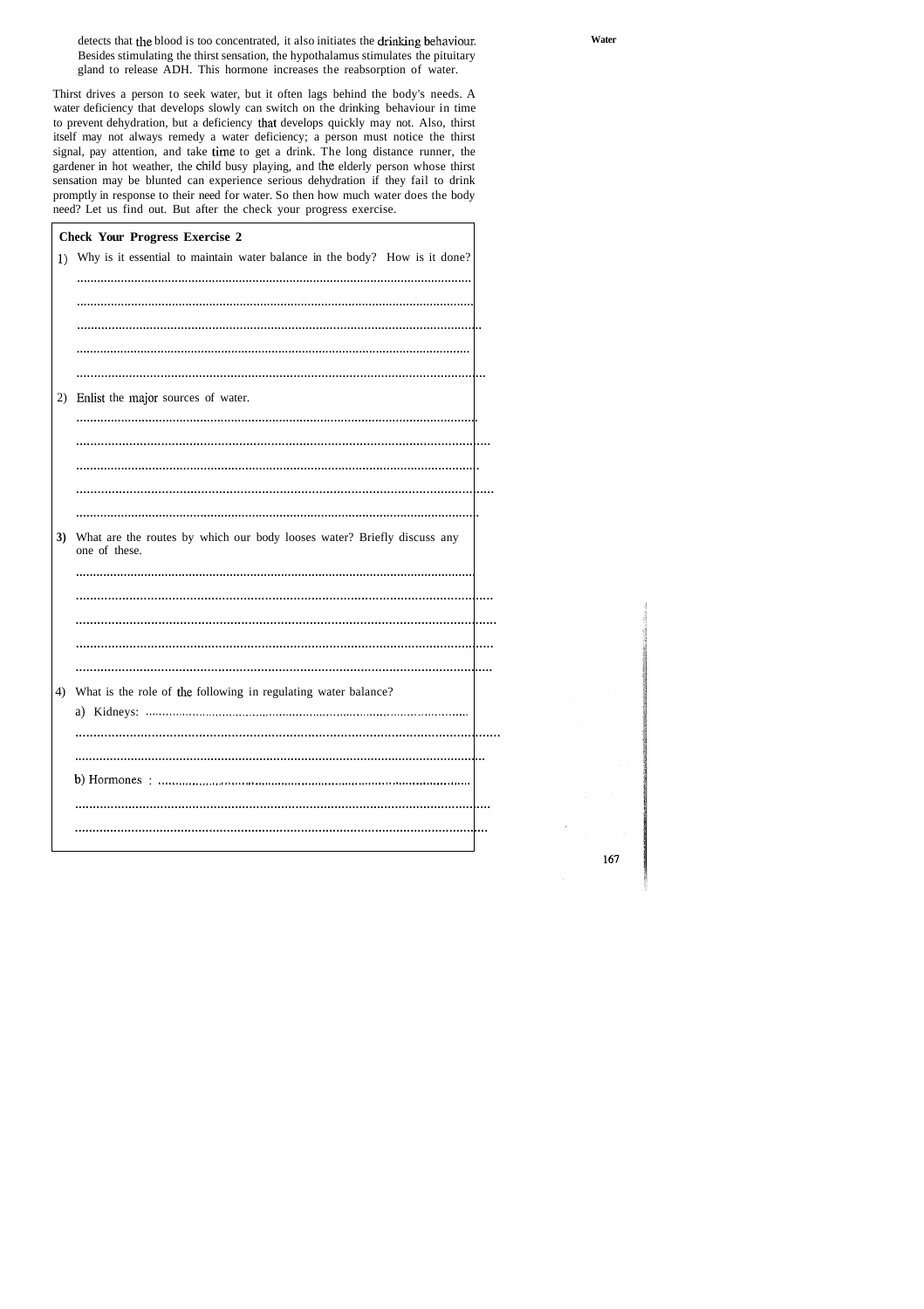## **6.5 REQUIREMENTS FOR WATER**

The body has no provision for water storage; therefore the amount of water lost every 24 hours must be replaced to maintain health and body efficiency. The precise need for water depends on a person's body weight and lifestyle. The requirements in relation to body weight varies in a general way with age; the younger the individual, the greater hislher requirements for water per unit body weight. Under ordinary circumstances, a reasonable allowance based on recommended energy intake is 1.0 **ml** */* Kcal for adults and 1.5 ml */* Kcal for infants. This translates into:

- $35$  ml/kg in adults
- $50 60$  ml/kg in children
- $150$  ml / kg in infants

Infants have an increased need for water because of the limited capacity of their kidneys to handle the renal solute load, their higher pe centage of body water and large surface area per unit of body weight. Exercise, high temperature, low humidity, high altitude and a high fibre diet increase fluid needs. Alcoholic beverages and those containing caffeine such as coffee, tea and sodas, however, are not good substitutes for water; both alcohol and caffeine act as diuretics, causing the body to lose fluids.

What are the consequences of disturbances in fluid balance? We assume you know! Read the next section and refresh your memory.

## **6.6 DISTURBANCES IN FLllTID BAJANCE**

The correct functioning of cells and tissues depends on appropriate concentrations of nutrients; so any *abnormal loss* or *accumulation of jluid* can cause a variety of problems. These problems may be caused by:

- **a)** water loss from diarrhoea, nausea, excessive perspiration, or fever, resulting in dehydration, and
- b) undesirable changes in the distribution of fluid within the body.

r Let us learn about these problems in more details.

#### 6.6.1 Dehydration

Dehydration is defined *as the excessive loss of body water.* It may occur because of inadequate intake, or abnormal loss of body water or a coinbination of both. The fall in the level of body water associated with dehydration is associated with a fall in blood volume with a consequent fall in blood pressure. The symptoms of dehydration are :

- Thirst
- Loss of appetite
- Decreased urination
- Impaired physical performance
- Nausea
- Impaired temperature regulation
- Muscle spasms
- Increased pulse rate
- Increased respiration rate
- General debilitation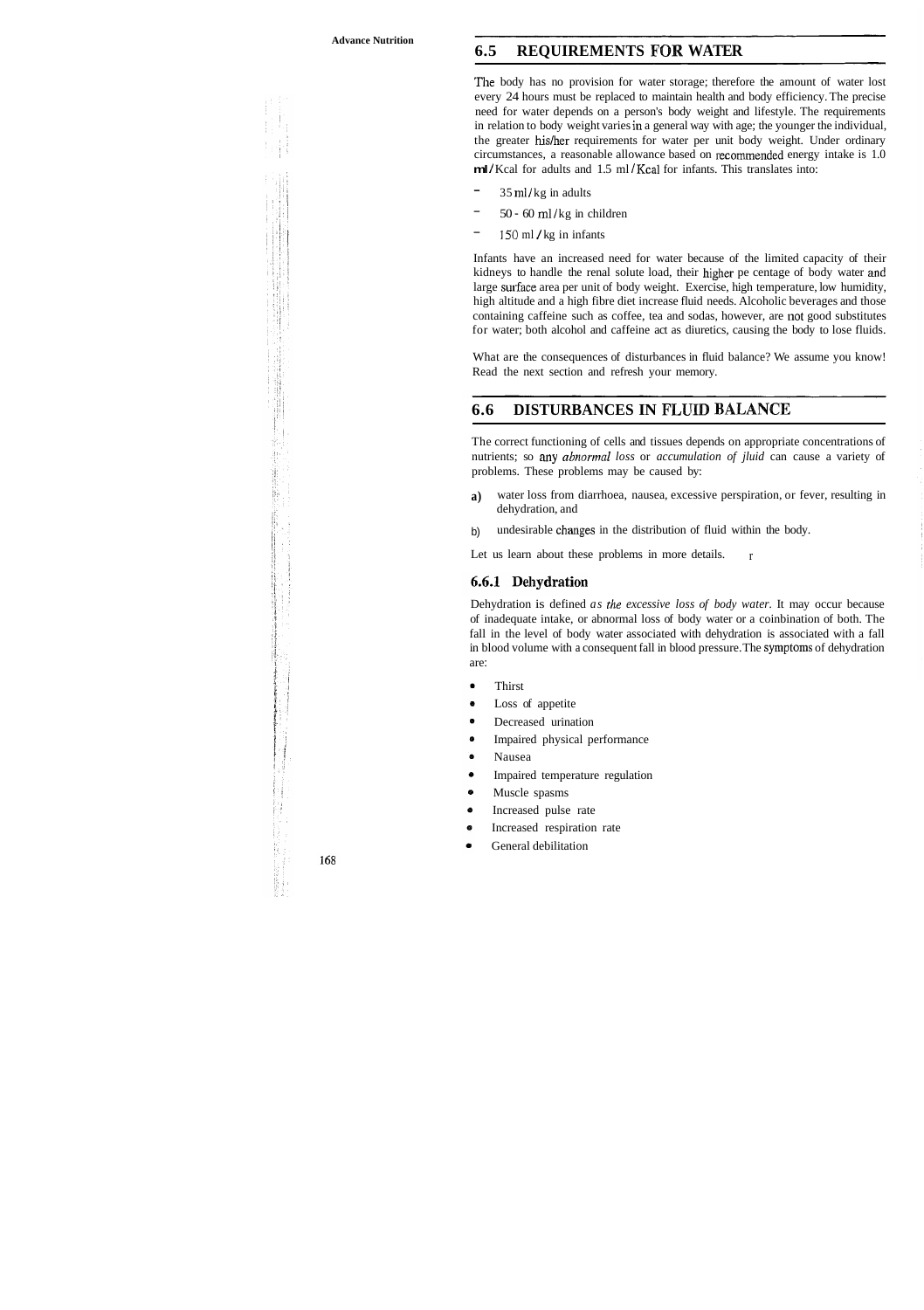Symptoms of severe dehydration appear when fluid .levels fall by more than  $10\%$ , whereas a 20% reduction is fatal. With water loss in excess of 10% of body weight, there is a possibility of cardiovascular failure caused by a reduction in blood pressure and a compensating increase in the heart rate as highlighted earlier in Figure 6.2.

Abnormal loss of water occurs from prolonged vomiting, haeinorrhage, diarrhoea, protracted fevers, burns, excessive perspiration, drainage from wounds, and so on.

Athletes loose considerable amounts of water through the skin as a result of their strenuous physical activity.

People for whom water losses may be accompanied by significant losses of sodium include those engaged in strenuous physical activity of any sort, those exposed to high environmental temperatures at work, and visitors to tropical regions who are unaccustomed to heat. Such people, and in general anyone loosing in excess may need small amounts of salt along with the fluid they drink to inake up their sodium loss. The Indian tradition of serving mildly salted watery buttermilk, panna, salted lime juice on a hot afternoon are all examples of replenishing the fluid and salt loss through skin. Children who are ill, especially those with fever, diarrhoea, and increased perspiration, need to be reminded to drink plenty of fluid. One other situation that demands extra fluid for the body is a long airplane flighl; a traveler can lose approximalely 1.5 litres of water during a 3-hour flight chiefly due to increased in sensible perspiration. The dehumidified air in the airplane is so dry that excessive 'insensible' perspiration and evaporation occur.

Athletes in good physical condition experience a reduction in athletic performance if they lose 3% of body water. Studies investigating the factors limiting our efficiency at work suggest that a lack of adequate waler intake has a much more significant effect than does a lack of food. Reduction of as little as 2% of total body water causes a decline of 20 to 30% in efficiency at work.

During starvation or a high-protein and low- carbohydrate diet, excessive loss of body water, sodium, potassium is lost in the urine. This accounts for the rapid initial weight loss and weakness often reported by people on starvation-like diets.

The discussion above focused on dehydration, the condition when the water output is more resulting in imbalance. Opposite to this condition, when intake of fluid is greater, the condition caused is called *oedema.* Let us get to know about this condition.

#### **6.6.2 Oedema**

In some pathological conditions the body is in a positive water balance; that is the intake of fluids is greater than the excretion, and the patient is said to have oedema. *Oerlema results when the body water-* **is** *increased to the levels of 10% or more above normal.* We had learnt in the earlier section that plasma proteins exert oncotic pressure that helps to retain water within blood vessels, thus preventing its leakage from plasma into the interstitial spaces. In certain disease states as in Kwashiorkor, the protein content of the plasma is exceptionally low, water leaks into the interstitial spaces causing oedema. Oedema is one of the classical symptoms of kwashiorkor, and this has already been covered in the unit on Proteins. Dietary treatment with proteins of high biological value should be initiated to correct this.

In contrast to the oedema arising due to a dietary protein deficiency in PEM, the oedema noticed in Nephrotic syndrome results due to an increased permeability of the glomerular capillary; the plasma proteins, which are normally retained in the blood, escape into the urine causing proteinuria. With a loss of plasma proteins in the urine, blood proteins fall sharply, giving rise to oedema.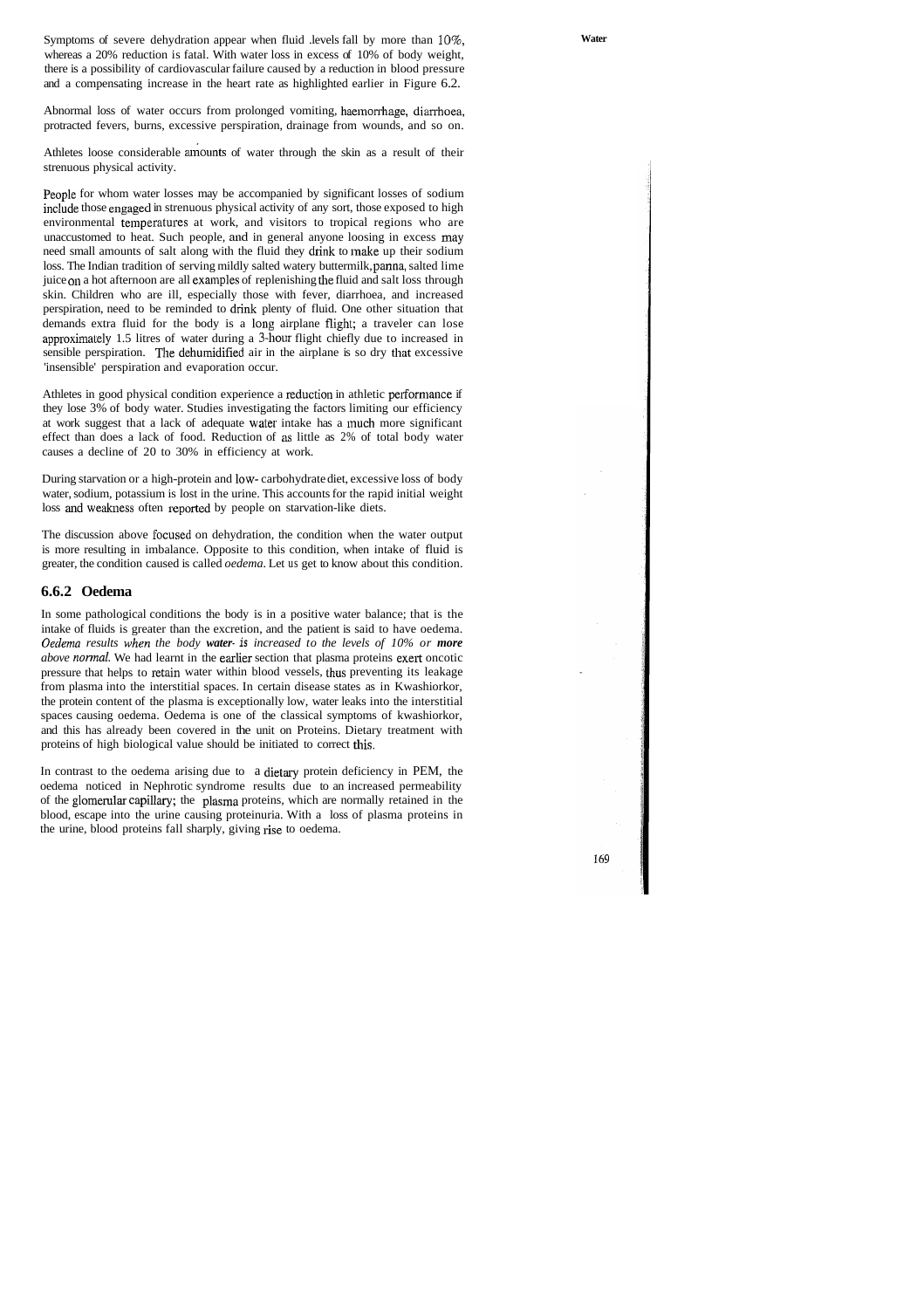Congestive cardiac failure (CCF) and cirrhosis of the liver are examples of conditions with a disturbance in sodium excretion, namely sodium excretion is reduced thereby contributing to the retention of water. Treatment will involve restriction in the amount of salt with/without fluid restriction in the diet. At times, diuretics may be used to facilitate fluid excretion.

Fluid loss secondary to diarrhoea has been responsible for thousands of deaths of children in developing countries. Oral rehydration therapy (ORT) with a simple mixture of water, salts and sugar has been highly effective in reducing the number of deaths.

No wonder water has been appropriately described as the most forgotten and takenfor-granted nutrient.

|    | <b>Check Your Progress Exercise 3</b>                                                                                                 |  |
|----|---------------------------------------------------------------------------------------------------------------------------------------|--|
| 1) | What are the factors which influence the water requirements? Also state the<br>water allowance for a 12-year old.                     |  |
|    |                                                                                                                                       |  |
|    |                                                                                                                                       |  |
|    |                                                                                                                                       |  |
|    |                                                                                                                                       |  |
| 2) | Why infants needs for fluid is more as compared to adults.                                                                            |  |
|    |                                                                                                                                       |  |
|    |                                                                                                                                       |  |
|    |                                                                                                                                       |  |
|    |                                                                                                                                       |  |
| 3) | What factors are responsible for increasing fluid needs? Why alcoholic beverages<br>are not considered as good substitutes for water? |  |
|    |                                                                                                                                       |  |
|    |                                                                                                                                       |  |
|    |                                                                                                                                       |  |
|    |                                                                                                                                       |  |
| 4) | Discuss the factors responsible for disturbances in fluid balance.                                                                    |  |
|    |                                                                                                                                       |  |
|    |                                                                                                                                       |  |
|    |                                                                                                                                       |  |
|    |                                                                                                                                       |  |
| 5) | Elicit the role of proteins in giving rise to oedema.                                                                                 |  |
|    |                                                                                                                                       |  |
|    |                                                                                                                                       |  |
|    |                                                                                                                                       |  |
|    |                                                                                                                                       |  |
|    |                                                                                                                                       |  |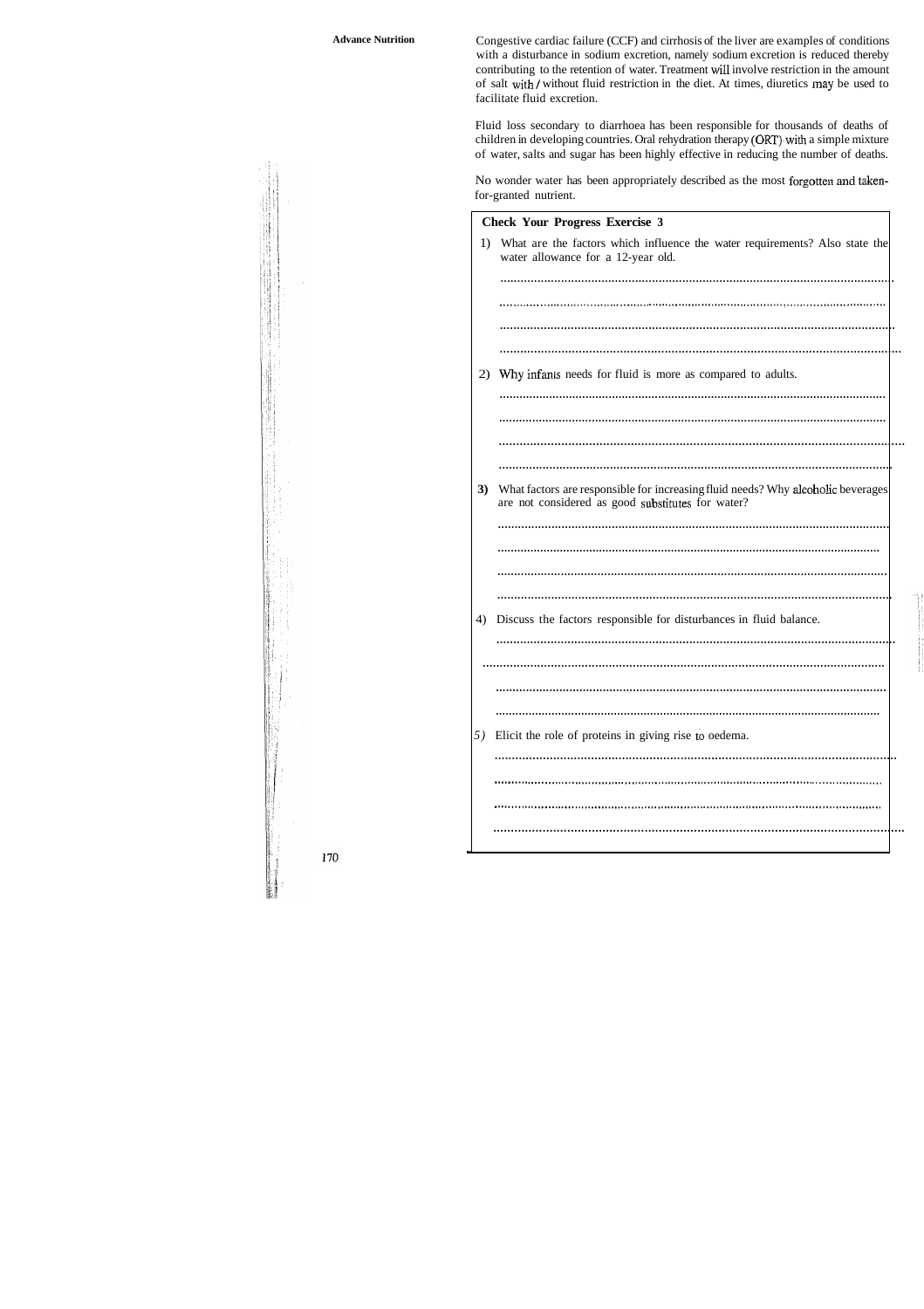## **6.7 LETUSSUMUP**

In this unit, we learnt that water inspite of being ignored, is an essential nutrient required for life. Though the content of total body water varies from individual to individual, it plays a key role in the body. You would recall that these involve carrying several nutrients and waste products throughout the body, serves as the solvent for minerals, vitamins, amino acids, glucose and a multitude of other small molecules, and acts as lubricant and cushion around joints, aids in body's temperature regulation, serves as a shock absorber inside the eyes, spinal cord and in pregnancy, the amniotic sac surrounding the foetus in the womb and actively pxticipates in many chemical reactions.

Then we saw that water is a constituent of every cell of the body intracellular fluid. spaces between cells (interstitial space), and also within the blood (intravascular fluid). Water, is obtained from various sources such as beverages, solid foods and energy-yielding nutrients within the body. On the other hand, water is eliminated from the body through urine, skin, lungs and faeces.

We, then, learnt about a variety of sensitive physiological control systems. Finally, we caine to know that in order to be adequately hydrated, the average adult should consume about two litres of fluid per day, in the form of clean water and in addition consume non-caffeinated, non-alcoholic beverages, soups, milk, butterinilk, and other beverages. The disturbances in fluid balance, is of two types: dehydration and oedema.

## **6.8 GLOSSARY**

| <b>Biological value</b>              |                  | a measure of protein quality determined by comparing<br>the amount of nitrogen retained in the body with the<br>arnount absorbed from diet.                                                          |
|--------------------------------------|------------------|------------------------------------------------------------------------------------------------------------------------------------------------------------------------------------------------------|
| <b>Cirrhosis</b>                     |                  | a serious liver condition characterized by irreversible<br>scarring of the liver that can lead to liver failure and<br>death. Scarring results in loss of liver cells and impairs<br>liver function. |
| Congestive<br><b>Cardiac Failure</b> |                  | the inability of the heart to pump blood effectively to<br>the body or requiring elevated filling pressures in order<br>to pump effectively.                                                         |
| <b>Dehydration</b>                   |                  | depletion of body fluids.                                                                                                                                                                            |
| <b>Diuretics</b>                     |                  | a substance or drug that tends to increase the urine<br>discharge.                                                                                                                                   |
| Insensible perspiration:             |                  | water given off by the intact skin as vapour by simple<br>evaporation from the epidermis or as sweat.                                                                                                |
| Kwashiorkor                          |                  | severe malnutrition caused by a lack of proteins<br>especially in young children.                                                                                                                    |
| <b>Lean Body Mass</b>                | t                | everything in the body except for fat, including bone,<br>organs, skin, nails and all body tissues including<br>muscles.                                                                             |
| Nephrotic syndrome                   | $\ddot{\bullet}$ | a condition characterized by high levels of protein in<br>the urine, low levels of protein in blood, tissue swelling<br>and high cholesterol.                                                        |
| Oedema                               |                  | swelling of the extremity due to excessive accumulation<br>of serous fluid in tissue.                                                                                                                |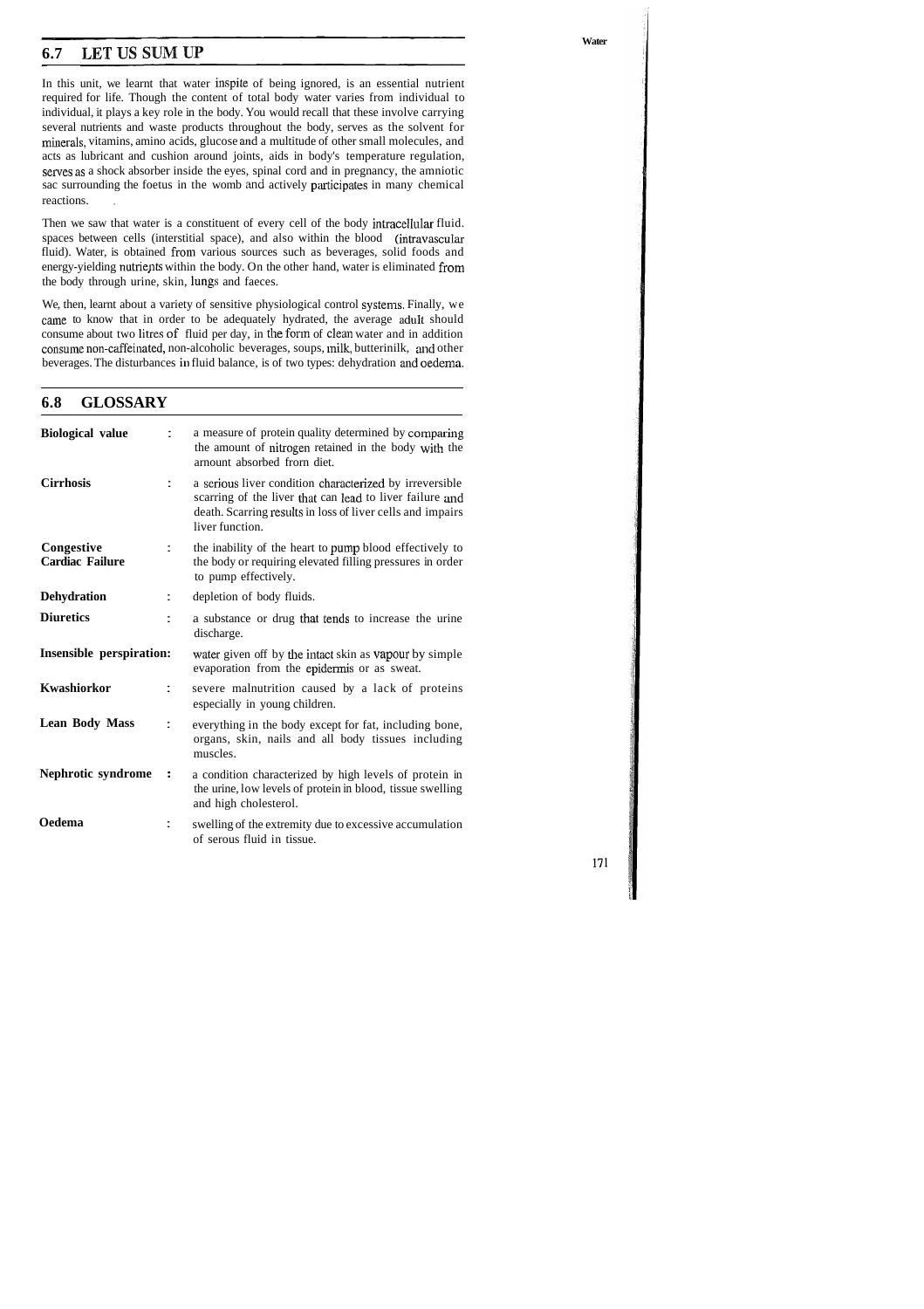| <b>Advance Nutrition</b> | <b>Oncotic pressure</b> |    | also known as colloidal osmotic pressure; the pressure<br>at the capillary membrane caused by dissolved protein<br>molecules in the plasma. |
|--------------------------|-------------------------|----|---------------------------------------------------------------------------------------------------------------------------------------------|
|                          | <b>Osmolality</b>       |    | the concentration of an osmotic solution, usually<br>expressed in terms of osmoles.                                                         |
|                          | <b>Osmotic pressure</b> | ÷  | the pressure exerted by water or other solvents flowing<br>into a solution through a membrane.                                              |
|                          | <b>Striated muscle</b>  |    | a muscle-tissue that is connected at either or both<br>ends to a bone and moves parts of the skeleton.                                      |
|                          | <b>Synovial fluid</b>   |    | a clear, sticky fluid that is released by membrane lining<br>joints and tendon sheaths and acts of lubricant.                               |
|                          | <b>Vitreous humor</b>   | Ξ. | the colourless mass of gel that lies behind the<br>transparent, lens and in front of retina and fills the<br>center of eyeball.             |

## **6.9 ANSWERS TO CHECK YOUR PROGRESS EXERCISES**

#### **Check Your Progress Exercise 1**

- **1)** TBW constitutes 50-60% of the body weight. The varying body composition and age influences TBW.
- 2) Water acts as a medium and solvent, a lubricant, temperature regulator and source of dietary minerals.

Water plays an important role in the distribution of heat throughout the body and the regulation of body temperature. Heat is generated in the body due to hard work, exposure to heat, fever or merely by the metabolism of energy-yielding nutrients. The most effective route of heat loss from the body is via the evaporation of water as perspiration from the surface of the skin. When perspiration evaporates, the heat is largely drawn from the body.

- **3)** a) The intracellular fluid is the water within the cells which makes up about 40-45% of the total body weight.
	- b) The transcellular fluid is a small compartment that represents all those body fluids which are formed from the transport activities of cell.
	- c) Osmotic pressure refers to the pressure exerted by water or solvents flowing into a solution at the cell membrane.
- 4) *a)* True
	- b) False. **A** steady decrease is seen in TBW with an increase in age.
	- c) False. Water content of ECF is less than that of **ICE**
	- d) False. Intercellular fluid is a component of extracellular fluid.
	- e) True.
- *5)* i) Na, K
	- ii) Interstitial or extravascular
	- **iii)** Synovial fluid
	- iv) Joints, transcellular
	- v) Intravascular, intercellular .

#### **Check Your Progress Exercise 2**

1) The amount of fluid in the body is tightly controlled because imbalance can be devastating. In a normal individual the maintenance of water balance is achieved by adjusting both water intake and excretion as needed.